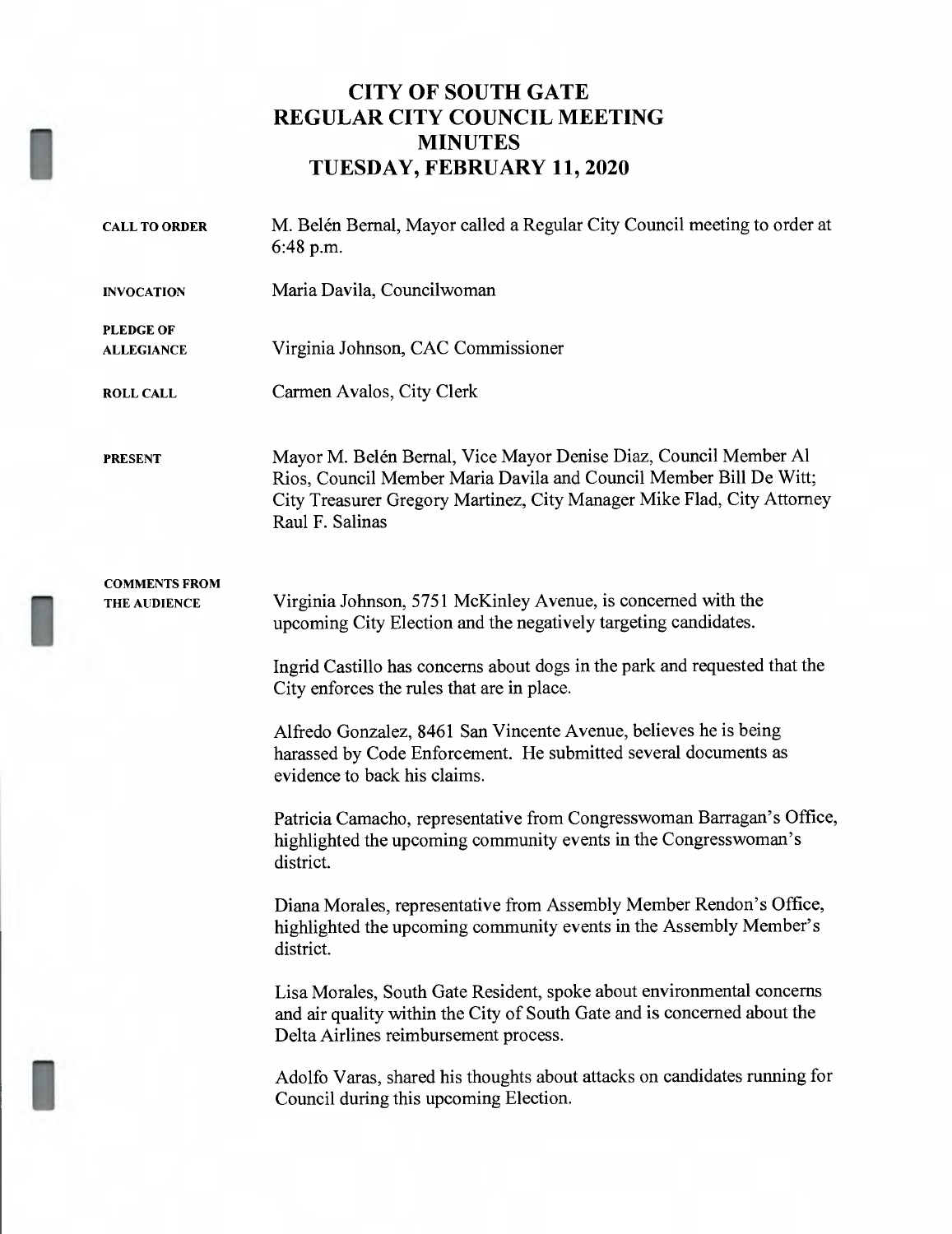| <b>COMMENTS FROM</b>                               |                                                                                                                                                                                                                                                                                                                                                                         |
|----------------------------------------------------|-------------------------------------------------------------------------------------------------------------------------------------------------------------------------------------------------------------------------------------------------------------------------------------------------------------------------------------------------------------------------|
| THE AUDIENCE<br><b>CON'T</b>                       | Julia Trejo, 8965 California Avenue, spoke about helping people with<br>mental incapacities.                                                                                                                                                                                                                                                                            |
|                                                    | Mrs. Gonzalez, 8461 San Vincente Avenue, expressed her concerns and<br>disappointment with the chaos caused by the South Gate Code<br>Enforcement Department and the Police Department.                                                                                                                                                                                 |
|                                                    | Jovana, 3372 Seminole Avenue, expressed her concerns about comments<br>on Social Media.                                                                                                                                                                                                                                                                                 |
|                                                    | Gil Hurtado, expressed his concerns about comments made on Social<br>Media.                                                                                                                                                                                                                                                                                             |
|                                                    | Nick Godoy, 8611 San Gabriel Avenue, spoke about candidates running<br>for the upcoming election and the retirement benefits offered City<br>employees.                                                                                                                                                                                                                 |
|                                                    | Mr. Campos, 8467 San Vincente Avenue, complained about the noise<br>coming from the neighbor's house.                                                                                                                                                                                                                                                                   |
|                                                    | Elisa Gonzalez, 8461 San Vincente Avenue, expressed her frustration with<br>the current situation stated by her parents on San Vincente.                                                                                                                                                                                                                                |
| REPORTS AND COMMENTS<br><b>FROM CITY OFFICIALS</b> | Joe Perez, Director of Community Development reminded Council that<br>there will be a Census training on February 13 <sup>th</sup> . Community<br>Development is accepting nominations for the Home Recognition Program                                                                                                                                                 |
|                                                    | which is due March 1 <sup>st</sup> .<br>Mike Flad, City Manager provided an update on Senate Bill 50.                                                                                                                                                                                                                                                                   |
|                                                    | Greg Martinez, City Treasurer stated that he has not been on social media<br>and feels that social media is a sign of bullying within the community.                                                                                                                                                                                                                    |
|                                                    | Carmen Avalos, City Clerk updated the public on the election and vote<br>centers. She stated that she has received emails asking if the City will be<br>sponsoring a candidate forum. The City will not be hosting a candidate<br>forum but has reached out to some nonprofits to see this can be                                                                       |
|                                                    | accommodated. Realizing that there is much tension and that emotions are<br>high during election time, we have received some complaints and have<br>sent out emails to all candidates. She reminded the public that there is a<br>proper process for questions and concerns. People should contact the City<br>Clerk's Office and not take to social media for answers. |

ll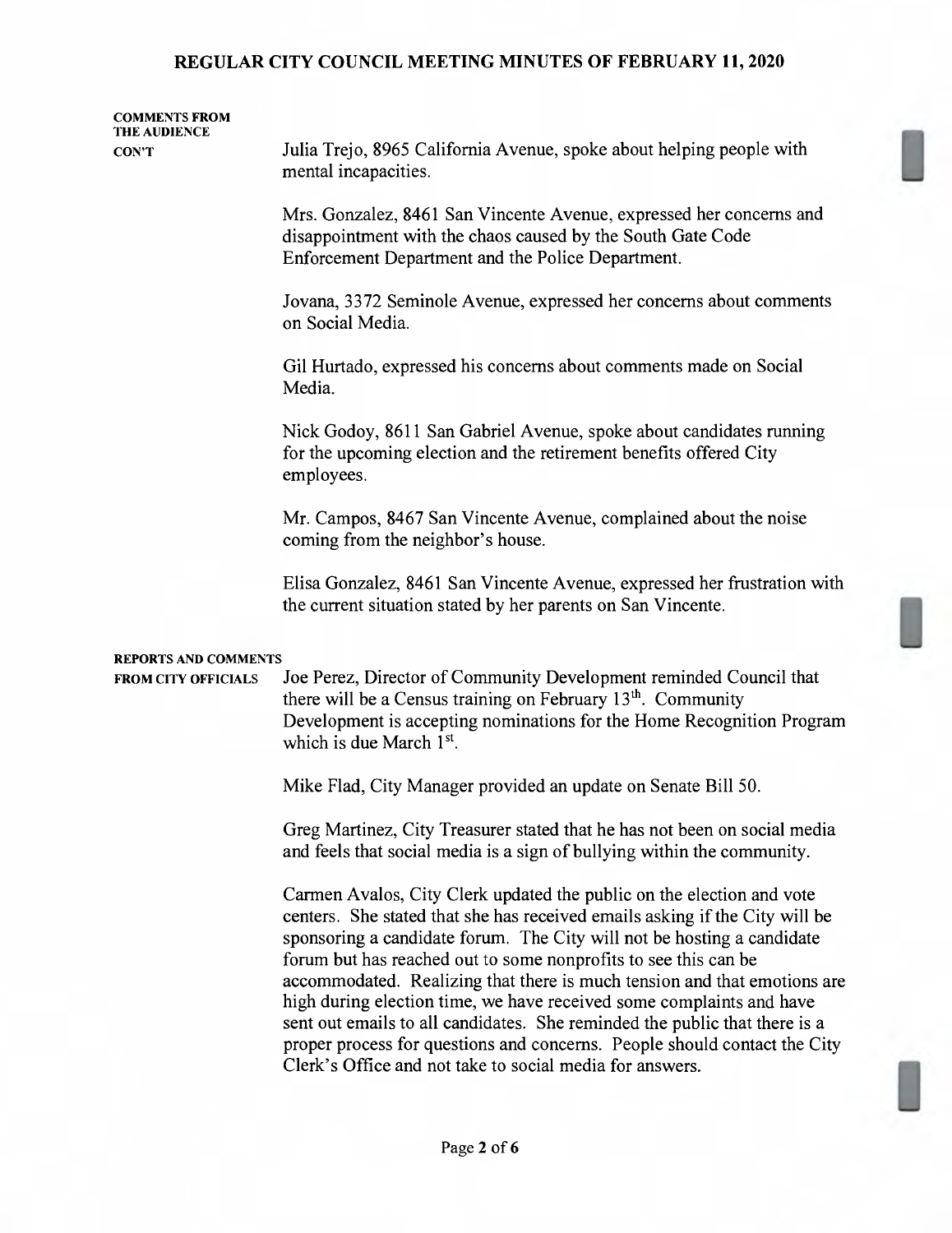| <b>REPORTS AND COMMENTS</b> |              |
|-----------------------------|--------------|
| <b>FROM CITY OFFICIALS</b>  |              |
| CON'T                       | $C_{\Omega}$ |

[1

CON'T Council Member De Witt is concerned with the neighbors on San Vincente and spoke on the political season.

> Council Member Davila requested information on the cost of staff time spent on the San Vincente complaints and be sure that employees are driving City vehicles.

Council Member Rios is concerned with the neighbors on San Vincente and hopes staff has some recommendations. Council Member Rios attended the Rotary/Chamber lunch. He believes that we need to provide more mental health services for our residents. Plaza de Cultura y Artes is <sup>a</sup> Los Angeles Organization that wants to make an investment to bring the arts to the SELA communities.

Vice Mayor Diaz provided an update on Propositions 47 and 57 on the November ballot. The Vice Mayor attend Independent Cities Association and they discussed what the City of Bellflower did with the homeless situation in their city. She requested that staff try to schedule <sup>a</sup> one on one meeting with Bellflower to discuss their program. She also attended the Community Development Board Meeting and Vector Control.

Mayor Bernal attended the South East Water Collation Joint Powers Authority and Southern California Association of Governments meetings. She thanked Congresswoman Barragan's Office for reaching out to South Gate residents to inform them of the upcoming changes with the voting centers. She also shared her concerns about the neighbors on San Vincente Avenue.

Raul Salinas, City Attorney spoke in regards to the neighbors on San Vincente Avenue. Mr. Salinas stated that he has been to the home of Mr. Campos and have received reports from City Staff over the last several years. Unfortunately, Mr. Salinas believes that both the Municipal Code and the judicial system do not serve our residents well. From a City standpoint the policy is to allow the parties to resolve their differences by going to court themselves or allowing both sides to give and take to reach <sup>a</sup> resolution. Mr. Salinas thinks that this matter will not get resolved without both sides giving in <sup>a</sup> little. The question becomes where you send these two residents to settle these differences. If both sides were voluntarily willing to participate in <sup>a</sup> mediation session, the City Attorney would volunteer his time on <sup>a</sup> pro bono basis to hear them and to come up with some kind of resolution.

Mayor Bernal addressed the concerns of the residents in regards to social media and the upcoming elections.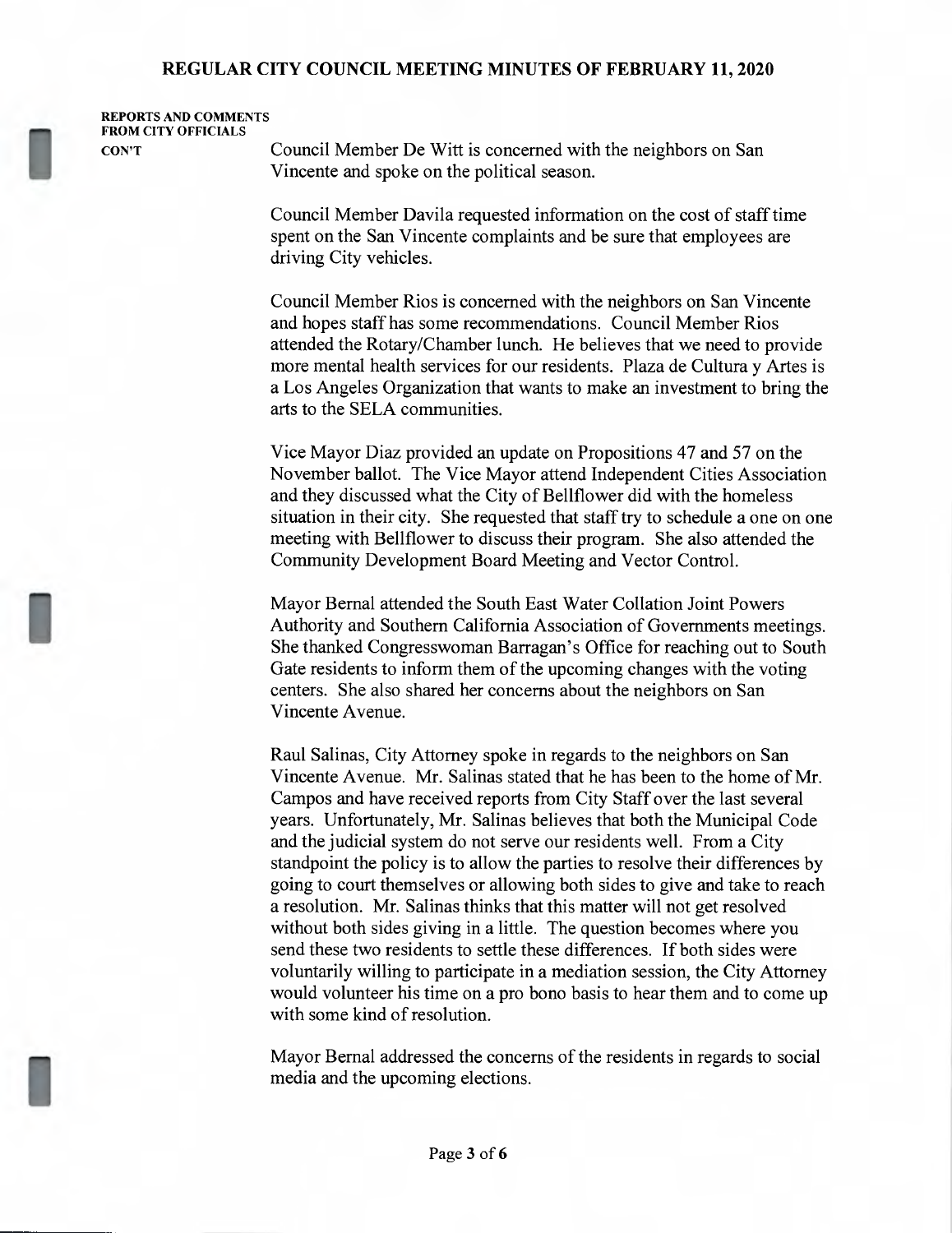| <b>CONSENT CALENDAR</b>       | Agenda Items 1, 3 and 4 were unanimously approved by motion of Mayor<br>Bernal and seconded by Council Member Davila. Item 2 was pulled for<br>separate discussion.                                                                                     |
|-------------------------------|---------------------------------------------------------------------------------------------------------------------------------------------------------------------------------------------------------------------------------------------------------|
| $\mathbf{1}$<br><b>CENSUS</b> | The City Council unanimously approved A, B, and C during Consent<br>Calendar.                                                                                                                                                                           |
|                               | Adopted Resolution No. 2020-05-CC entitled - A Resolution of<br>a.<br>the City Council of City of South Gate accepting grant funds from<br>the County of Los Angeles, in the amount of \$102,316, for Census<br>2020 education and outreach activities; |
|                               | Increased the Fiscal Year 2019/20 General Fund revenue<br>$\mathbf b$ .<br>projection in Account No. 100-4699 (General Fund - Other<br>Intergovernmental Grants) by \$102,316, from \$7,596 to \$109,912;<br>and                                        |
|                               | Amended the Fiscal Year 2019/20 General Fund expenditure<br>c.<br>budget by appropriating \$102,316 to Account No. 100-601-42-<br>6318 (General Fund - Community Development - Census).                                                                 |
| $\mathbf{2}$<br><b>POLICE</b> | The City Council unanimously approved A and B by motion of Council<br>Member De Witt and seconded by Mayor Bernal.                                                                                                                                      |
|                               | Approved an Agreement (Contract No. 2020-12-CC) with<br>a.<br>Crossroads Software, Inc., for the purchase of traffic collision<br>software in an amount not to exceed \$23,000; and                                                                     |
|                               | b.<br>Authorized the Mayor to execute the Agreement in a form<br>acceptable to the City Attorney.                                                                                                                                                       |
| 3<br><b>WELL#28</b>           | The City Council unanimously approved A and B during Consent<br>Calendar.                                                                                                                                                                               |
|                               | Accepted completion of construction of the Well No. 28 Pump<br>a.<br>Replacement, City Project No. 641-WTR, completed by the<br>General Pump Company, Inc., effective January 16, 2020; and                                                             |
|                               | Directed the City Clerk to file the Notice of Completion with the<br>b.<br>Los Angeles County Registrar Recorder's Office.                                                                                                                              |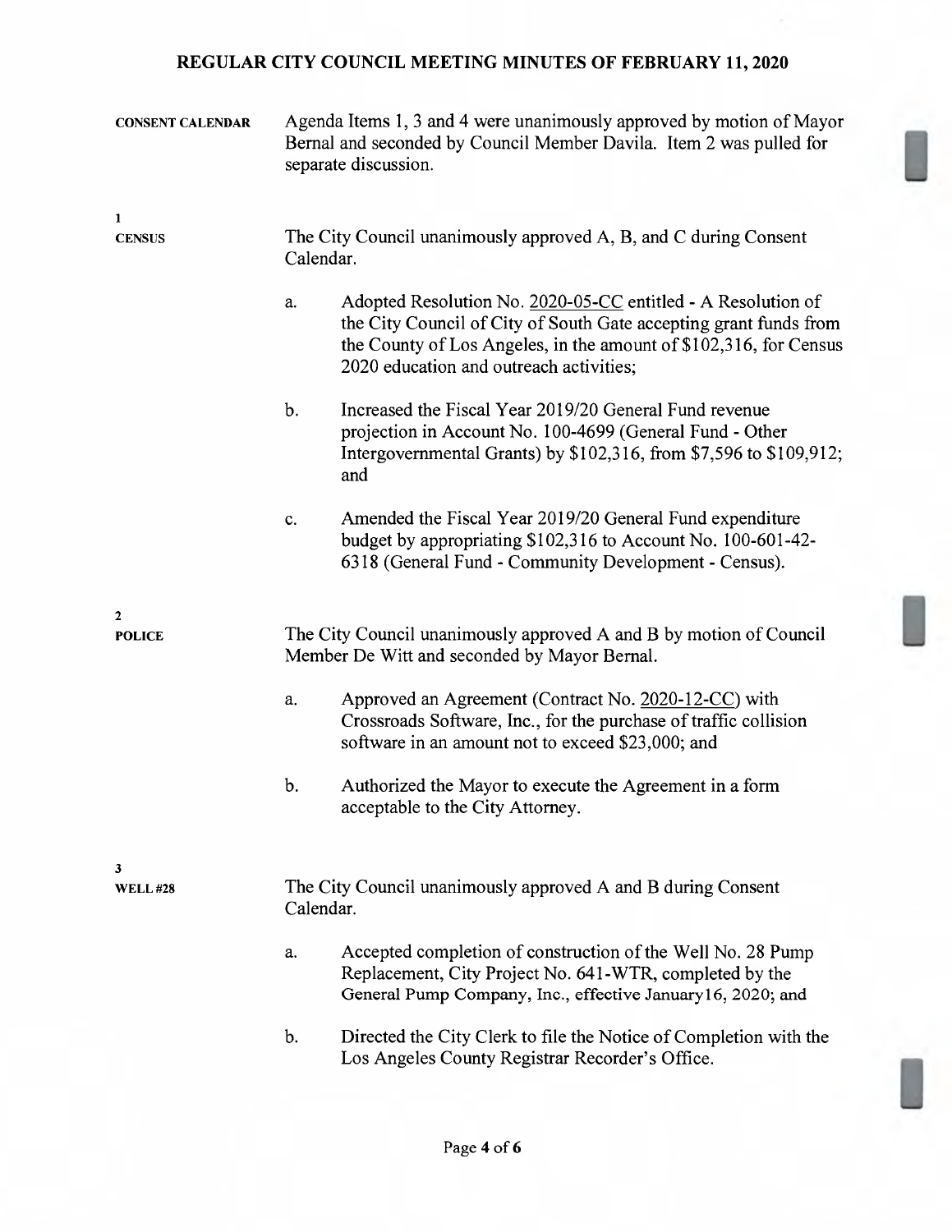| 4<br><b>MINUTES</b>                             | The City Council unanimously approved A and B during Consent<br>Calendar.                                                                                                                                                                                                                                                                                                                |  |
|-------------------------------------------------|------------------------------------------------------------------------------------------------------------------------------------------------------------------------------------------------------------------------------------------------------------------------------------------------------------------------------------------------------------------------------------------|--|
|                                                 | Approved the Special Meeting minutes of January 25, 2020; and<br>a.                                                                                                                                                                                                                                                                                                                      |  |
|                                                 | Approved the Regular Meeting and Special Meeting minutes of<br>b.<br>January 28, 2020.                                                                                                                                                                                                                                                                                                   |  |
| 5<br><b>COUNCIL</b><br><b>ORGANIZATION PLAN</b> | The City Council unanimously received and filed the progress report on<br>the Nonprofit & Community-Based Organization Development Plan<br>prepared by RSG, Inc.                                                                                                                                                                                                                         |  |
| 6<br><b>SPORTS CENTER</b>                       | The City Council unanimously received and filed an update regarding the<br>Snack Bar operations at the South Gate Sports Center by motion of<br>Council Member Rios and seconded by Council Member De Witt.                                                                                                                                                                              |  |
| 7<br><b>WELL #24</b>                            | The City Council received and filed notification, pursuant to California<br>Health and Safety Code Section 116455, regarding the detection of<br>Perfiouroalkyl Substances (PFAS) in drinking water produced by the<br>City's municipal water system that exceeds the State's Notification Level<br>threshold by motion of Council Member Davila and seconded by Council<br>Member Rios. |  |
|                                                 | Council Member De Witt requested that Attachment "A" for the agenda<br>bill be corrected to reflect the correct location of the wells.                                                                                                                                                                                                                                                   |  |
|                                                 | Council requested that City staff plan to allocate funds to add regular<br>testing of Perfiouroalkyl Substances (PFAS) for the City's well sites.                                                                                                                                                                                                                                        |  |
| 8<br><b>WARRANTS</b>                            | The City Council unanimously approved the Warrants for February 11,<br>2020 by motion of Council Auditor Davils and seconded by Mayor<br>Bernal.                                                                                                                                                                                                                                         |  |
|                                                 | Total of Checks:<br>\$1,898,192.38<br>Voids:<br>$($ \$<br>0.00)<br><b>Total Payroll Deductions:</b><br>\$450,658.53<br><b>Grand Total:</b><br>\$1,447,533.85                                                                                                                                                                                                                             |  |